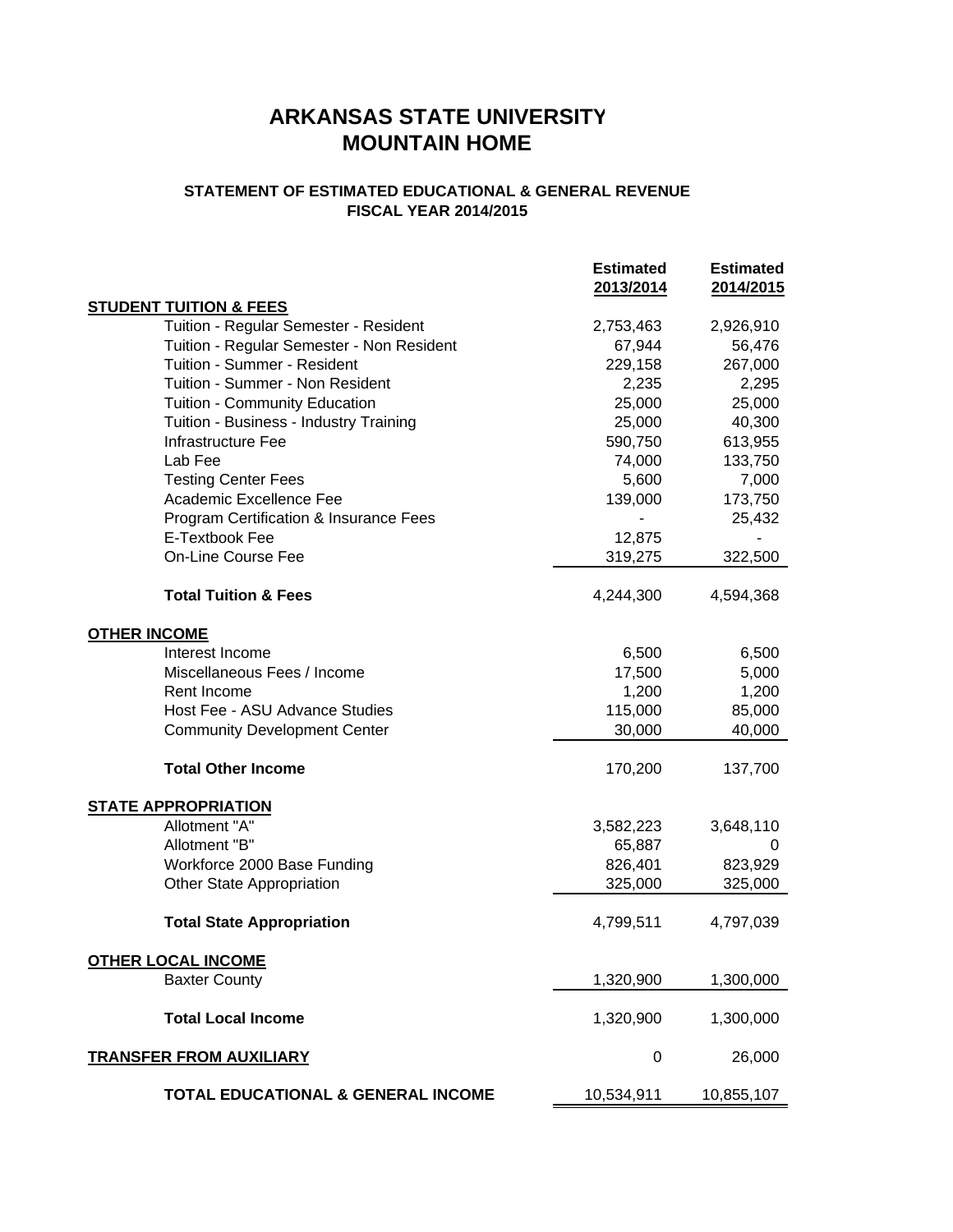

 **OPERATING BUDGET FISCAL YEAR 2014/2015**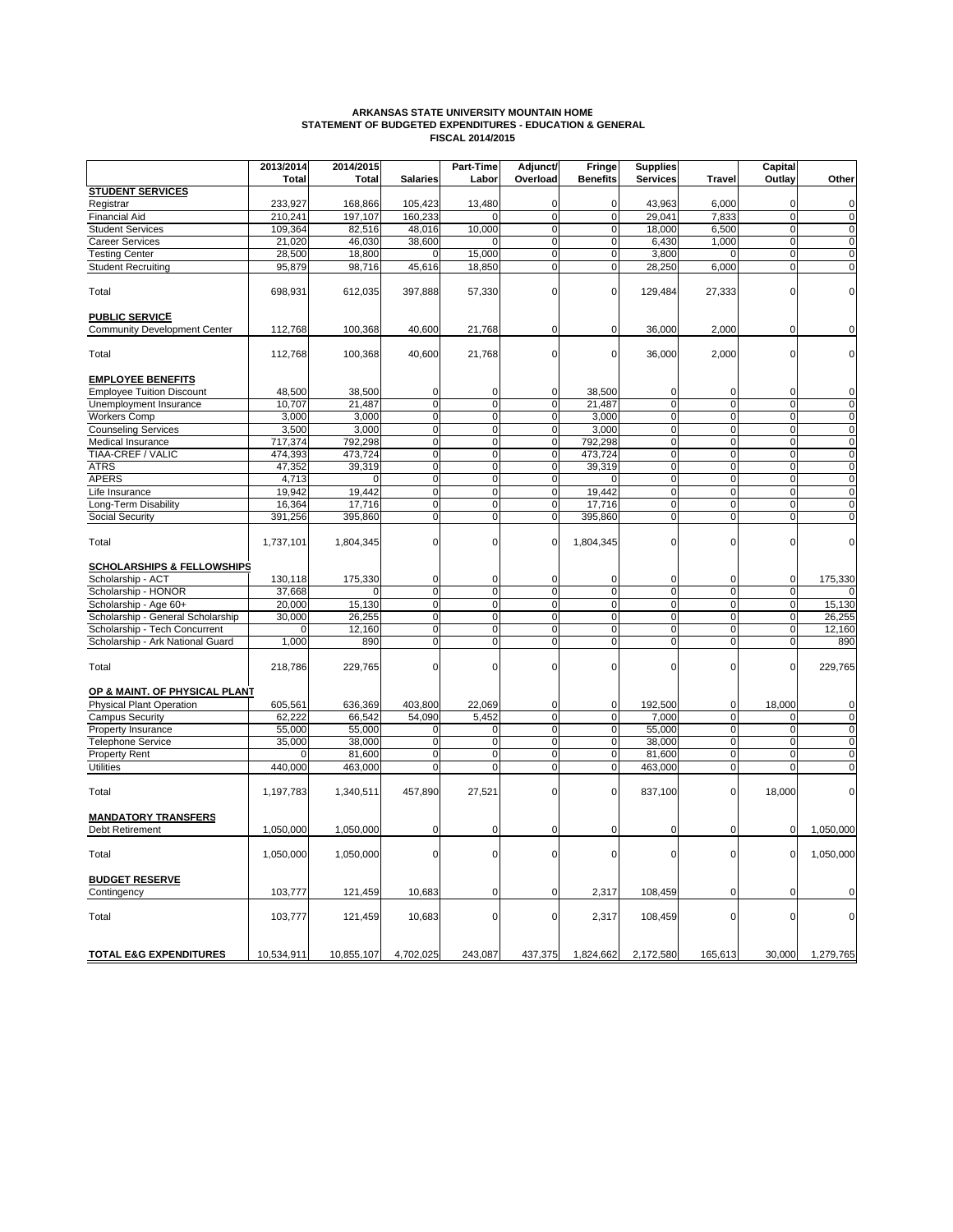#### **BOARD OF TRUSTEES**

Mr. Dan Pierce, Chair – Jonesboro Mr. Charles Luter, Vice Chair – Paragould Mr. Howard Slinkard, Secretary – Rogers Mr. Ron Rhodes – Cherokee Village Dr. Tim Langford – Osceola

#### **OFFICERS**

Dr. Charles Welch, President Dr. Robin Myers, Chancellor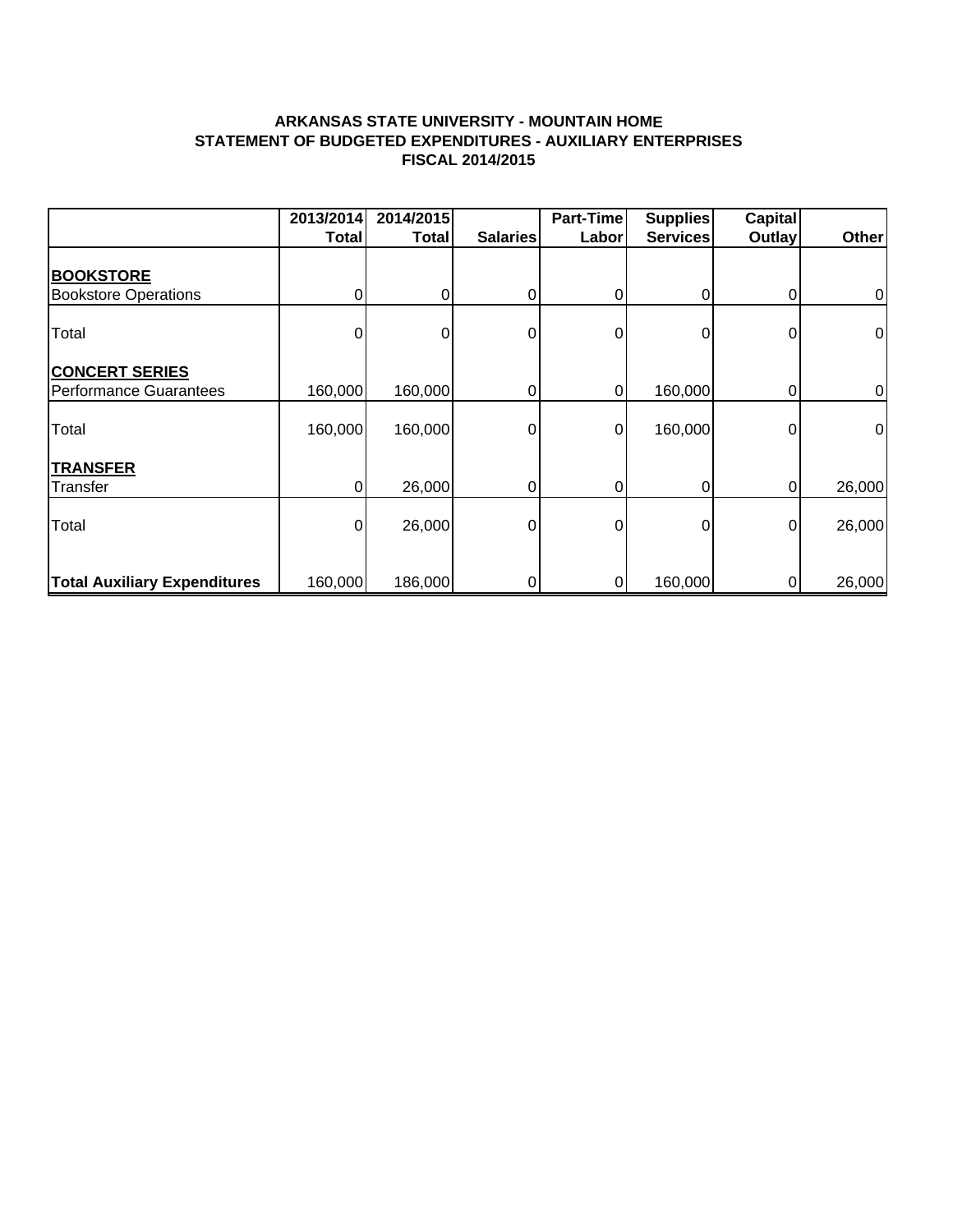# **Table of Contents**

| <b>ACCOUNT NAME</b> | <b>PAGE</b> |
|---------------------|-------------|
|                     |             |
|                     |             |
|                     |             |
|                     |             |
|                     |             |
|                     |             |
|                     |             |
|                     |             |
|                     |             |
|                     |             |
|                     |             |
|                     |             |
|                     |             |
|                     |             |
|                     |             |
|                     |             |
|                     |             |
|                     |             |
|                     |             |
|                     |             |
|                     |             |
|                     |             |
|                     |             |
|                     |             |
|                     |             |
|                     |             |
|                     |             |
|                     |             |
|                     |             |
|                     |             |
|                     |             |
|                     |             |
|                     |             |
|                     |             |
|                     |             |
|                     |             |
|                     |             |
|                     |             |
|                     |             |
|                     |             |
|                     |             |
|                     |             |